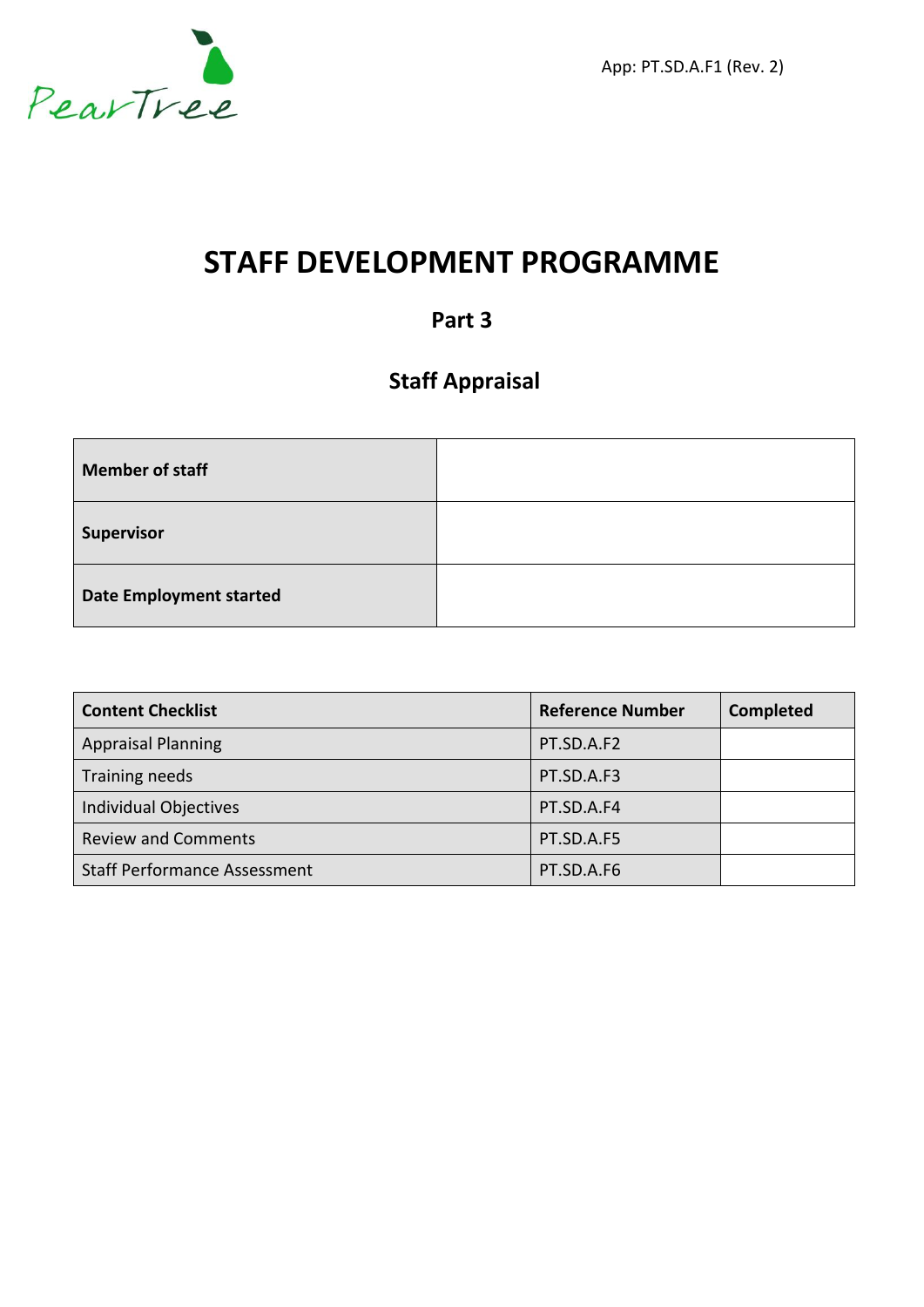

App: PT.SD.A.F2 (Rev. 1)

# **Staff Appraisal**

# **Appraisal Planning**

| <b>Personal Information</b>        |                                    |  |  |
|------------------------------------|------------------------------------|--|--|
| Name and Initials                  |                                    |  |  |
| Date of Birth                      |                                    |  |  |
| Date of commencement of employment |                                    |  |  |
| Position held in organisation      |                                    |  |  |
| <b>Reporting Manager</b>           |                                    |  |  |
| <b>Counter Signing Manager</b>     | David Bartlett, Managing Director. |  |  |

| <b>Dates of interview</b>                    |  |  |  |
|----------------------------------------------|--|--|--|
| Initial formal interview (objective setting) |  |  |  |
| Three monthly informal interview             |  |  |  |
| Six monthly formal interview                 |  |  |  |
| Nine monthly informal interview              |  |  |  |
| Annual completion date                       |  |  |  |

| Member of Staff's Signature | Date |  |
|-----------------------------|------|--|
| Supervisor's Signature      | Date |  |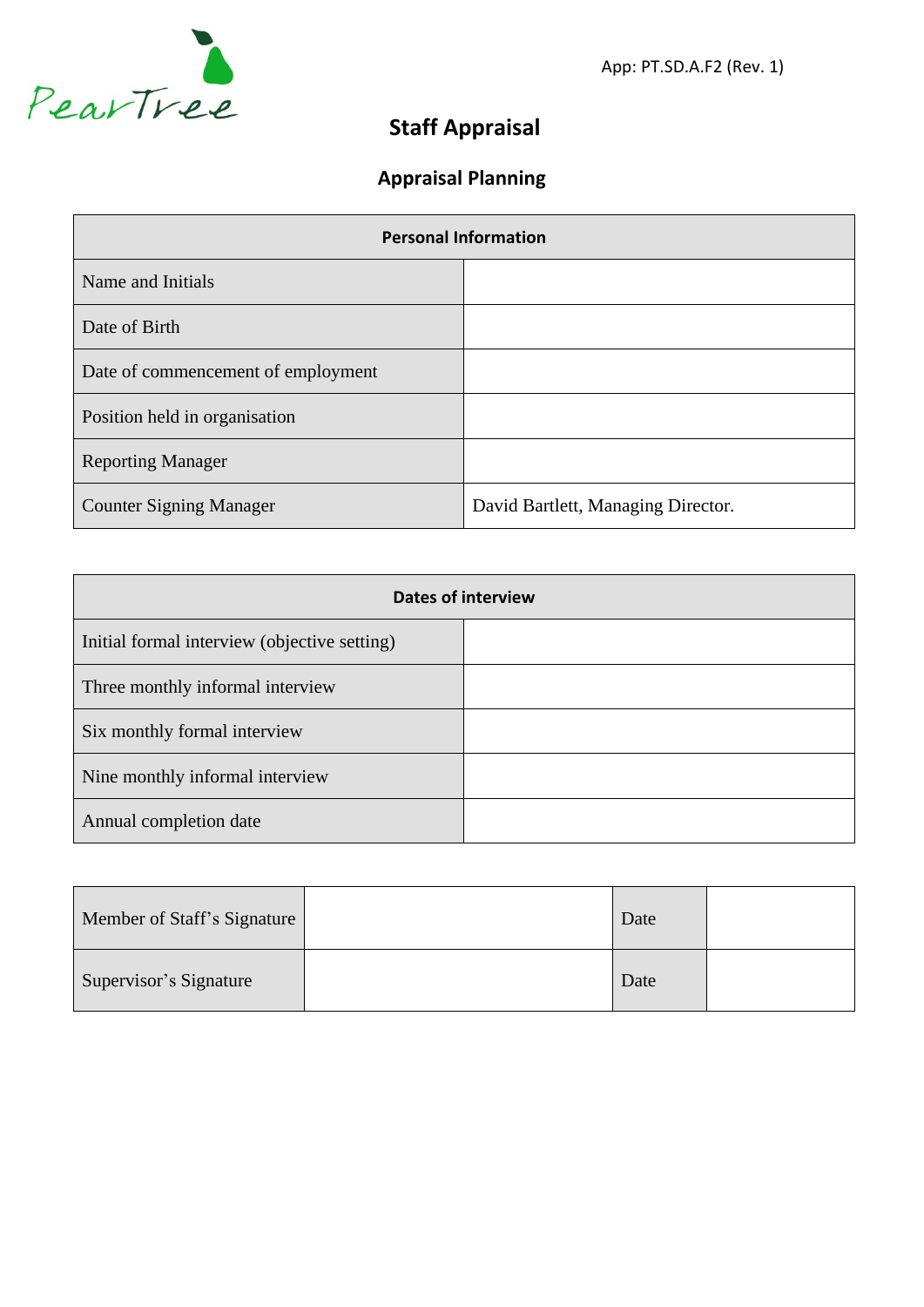

App: PT.SD.A.F3 (Rev. 6)

### **Personal Development**

### **Training Record**

| <b>Course Title</b>                                                                                                                      | <b>Start Date</b> | Date<br>Completed |  | Refreshed |  |  |
|------------------------------------------------------------------------------------------------------------------------------------------|-------------------|-------------------|--|-----------|--|--|
| Pear Tree Induction                                                                                                                      |                   |                   |  |           |  |  |
| <b>CWDC Induction</b>                                                                                                                    |                   |                   |  |           |  |  |
| Safeguarding and Child<br>Protection                                                                                                     |                   |                   |  |           |  |  |
| QCF Diploma Level 3: Children and<br>Young People's Wrokforce Social Care:<br>Including Unit: Support Use of Meds In Social Care Setting |                   |                   |  |           |  |  |
| <b>Control &amp; Adminsitration</b><br>of Medication                                                                                     |                   |                   |  |           |  |  |
| <b>First Aid</b>                                                                                                                         |                   |                   |  |           |  |  |
| Health and Safety in a care<br>environment.<br>Includes Fire/Manual Handling                                                             |                   |                   |  |           |  |  |
| Food Hygiene                                                                                                                             |                   |                   |  |           |  |  |
| Pear Tree Recovery &<br><b>Intervention Plan</b>                                                                                         |                   |                   |  |           |  |  |
| Pear Tree School Curriculum -<br><b>Information &amp; Advice</b>                                                                         |                   |                   |  |           |  |  |
| <b>Team Teach</b><br>(Control & Care)                                                                                                    |                   |                   |  |           |  |  |
| Sexual Exploitation                                                                                                                      |                   |                   |  |           |  |  |
| Level 5 Dipolma:<br>Leadership for H&S Care & Children &<br>Young People's Services                                                      |                   |                   |  |           |  |  |
|                                                                                                                                          |                   |                   |  |           |  |  |
|                                                                                                                                          |                   |                   |  |           |  |  |
|                                                                                                                                          |                   |                   |  |           |  |  |
|                                                                                                                                          |                   |                   |  |           |  |  |
|                                                                                                                                          |                   |                   |  |           |  |  |
|                                                                                                                                          |                   |                   |  |           |  |  |
|                                                                                                                                          |                   |                   |  |           |  |  |
|                                                                                                                                          |                   |                   |  |           |  |  |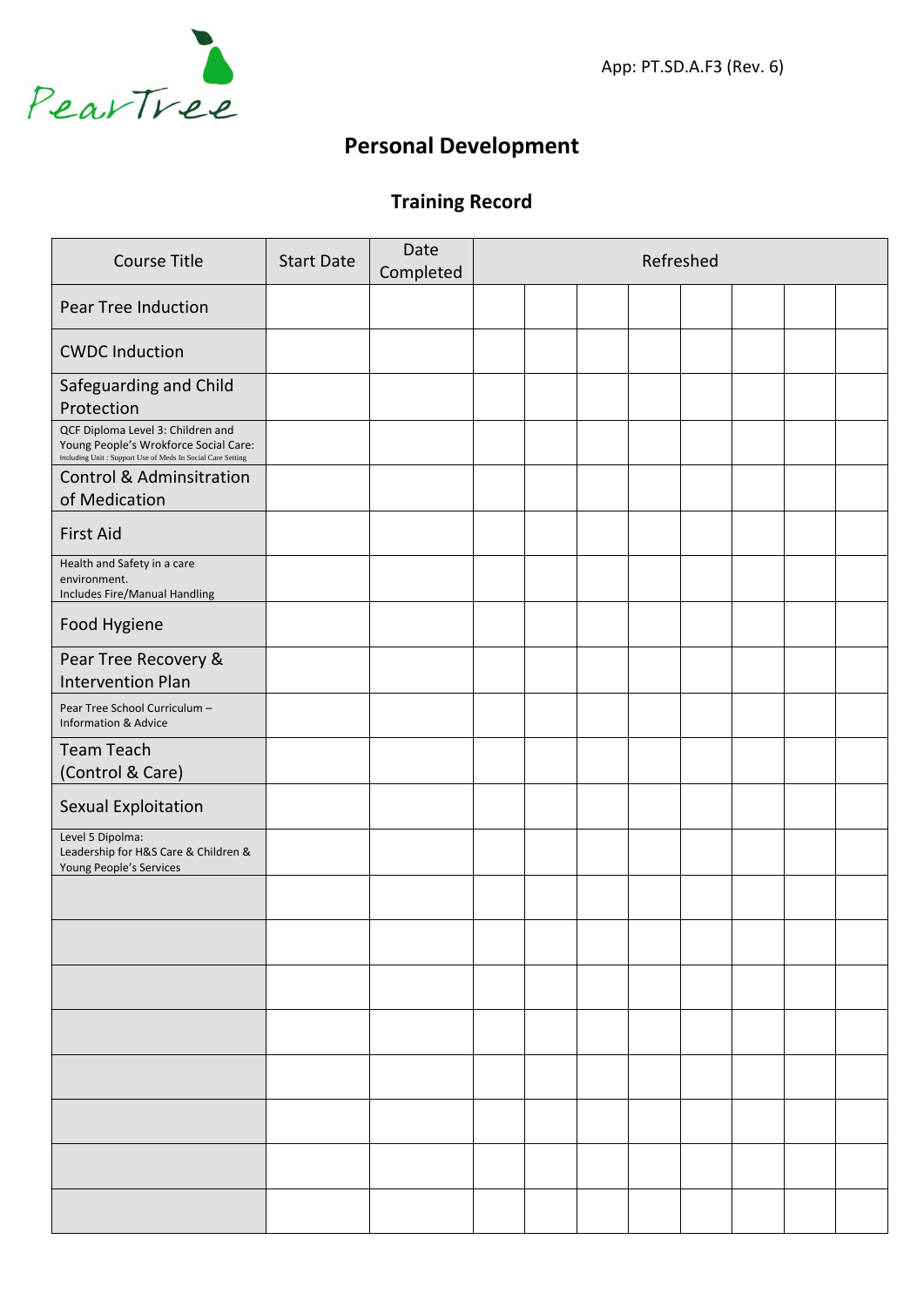| Member of Staff's Signature | Date |  |
|-----------------------------|------|--|
| Supervisor's Signature      | Date |  |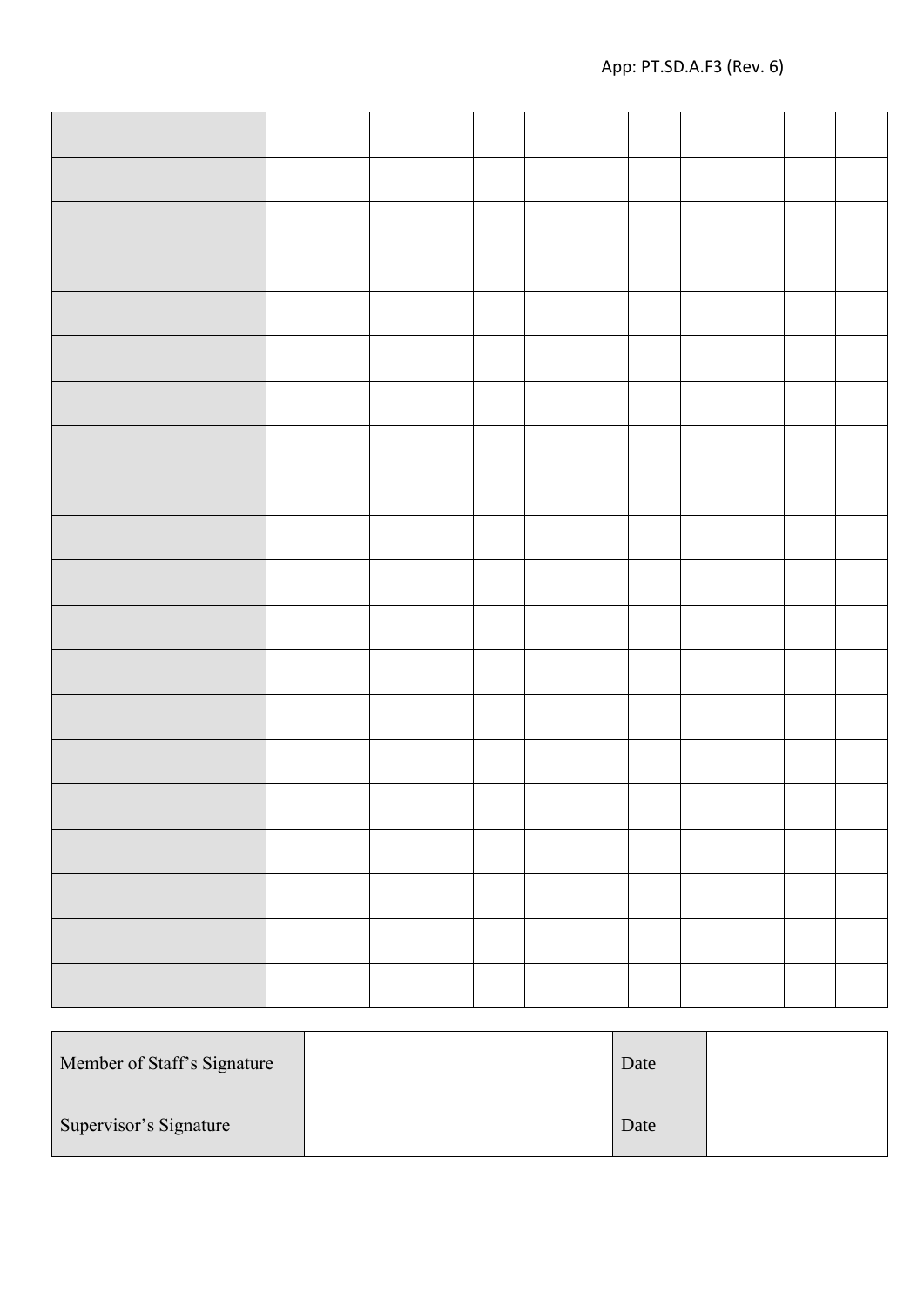

App: PT.SD.A.F4 (Rev. 1)

### **Staff Appraisal**

### **Individual Objectives**

#### **List any objectives, which have been discussed and set during the reporting period**

1) To review Job Description and identify any issues that need to be considered.

| Member of Staff's Signature | Date |  |
|-----------------------------|------|--|
| Supervisor's Signature      | Date |  |

| <b>Objectives not agreed upon</b> |  |  |  |  |
|-----------------------------------|--|--|--|--|
|                                   |  |  |  |  |
|                                   |  |  |  |  |
|                                   |  |  |  |  |
|                                   |  |  |  |  |
|                                   |  |  |  |  |
|                                   |  |  |  |  |

| Member of Staff's Signature | Date |  |
|-----------------------------|------|--|
| Supervisor's Signature      | Date |  |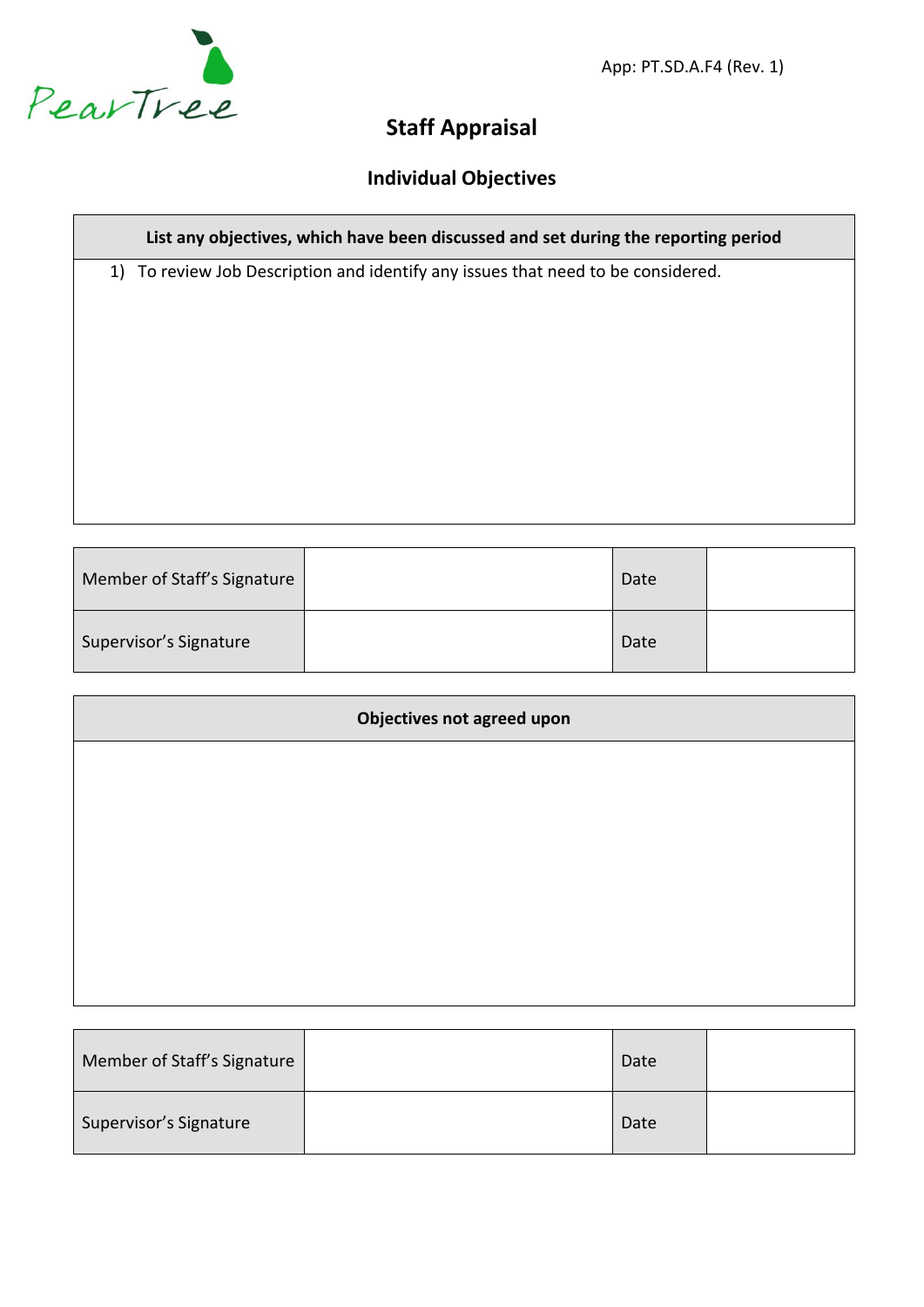

App: PT.SD.A.F5 (Rev. 1)

# **Staff Appraisal**

### **Review and Comments**

| Please comment on how far these objectives have or have not been achieved at the three, six and<br>nine monthly reporting period. Identify any personal development or training requirements. |                                  |                                   |  |  |  |
|-----------------------------------------------------------------------------------------------------------------------------------------------------------------------------------------------|----------------------------------|-----------------------------------|--|--|--|
| <b>Three Month Review Comments</b>                                                                                                                                                            | <b>Six Month Review Comments</b> | <b>Nine month Review Comments</b> |  |  |  |
|                                                                                                                                                                                               |                                  |                                   |  |  |  |
|                                                                                                                                                                                               |                                  |                                   |  |  |  |
|                                                                                                                                                                                               |                                  |                                   |  |  |  |
|                                                                                                                                                                                               |                                  |                                   |  |  |  |
|                                                                                                                                                                                               |                                  |                                   |  |  |  |
|                                                                                                                                                                                               |                                  |                                   |  |  |  |
|                                                                                                                                                                                               |                                  |                                   |  |  |  |
|                                                                                                                                                                                               |                                  |                                   |  |  |  |
|                                                                                                                                                                                               |                                  |                                   |  |  |  |
|                                                                                                                                                                                               |                                  |                                   |  |  |  |
|                                                                                                                                                                                               |                                  |                                   |  |  |  |
|                                                                                                                                                                                               |                                  |                                   |  |  |  |
|                                                                                                                                                                                               |                                  |                                   |  |  |  |
|                                                                                                                                                                                               |                                  |                                   |  |  |  |
|                                                                                                                                                                                               |                                  |                                   |  |  |  |
|                                                                                                                                                                                               |                                  |                                   |  |  |  |
|                                                                                                                                                                                               |                                  |                                   |  |  |  |
| Member of Staff's Signature                                                                                                                                                                   |                                  | Date                              |  |  |  |

| Member of Staff's Signature | Date |  |
|-----------------------------|------|--|
| Supervisor's Signature      | Date |  |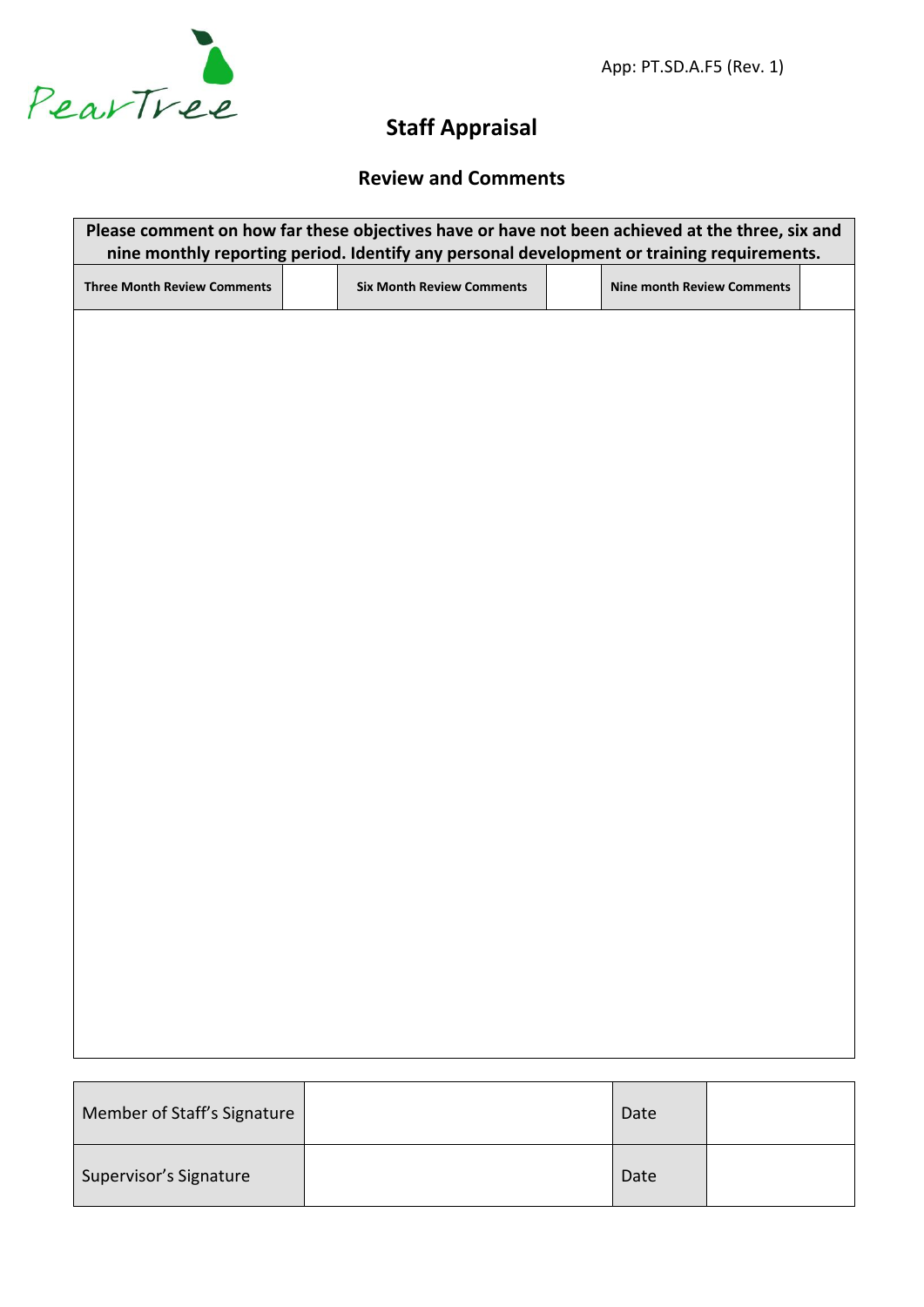

### **Personal Holistic Competency Assessment (A marginal gains approach to progress and development)**

| Name           |                                                |                 | Date |  |  |
|----------------|------------------------------------------------|-----------------|------|--|--|
| Overall rating |                                                | Previous rating |      |  |  |
|                | $0-3 = 1, 4-7=2, 8-11=3,$<br>12-15=4, 16-20= 5 | Date            |      |  |  |

|                                                                                                                         | Yes | No |
|-------------------------------------------------------------------------------------------------------------------------|-----|----|
| 1. Does this member of staff have a Bradford score lower than 100 (Pro rata)?*                                          |     |    |
| 2. Can this member of staff provide basic care $-$ i.e. meal preparation, domestic duties?                              |     |    |
| 3. Is this member of staff flexible? *                                                                                  |     |    |
| 4. Can this member of staff provide sleep-in duties required?                                                           |     |    |
| 5. Can this member of staff function effectively and efficiently without additional support or direction?               |     |    |
| 6. Can this member of staff work equally as effectively and efficiently at all sites? *                                 |     |    |
| 7. Can this member of staff take charge and provide effective control and supervision of a group of young<br>people?    |     |    |
| 8. Can this member of staff provide good quality structured activities?                                                 |     |    |
| 9. Can this member of staff provide good quality unstructured activities?                                               |     |    |
| 10. Is this member of staff liked by the children; do they make them feel safe as a result of quality<br>relationships? |     |    |
| 11. Is the member of staff analytical?                                                                                  |     |    |
| 12. Does the member of staff make effective contribution and attendance at Staff Meetings?                              |     |    |
| 13. Is the member of staff in tune with the culture & ethos of the Company?                                             |     |    |
| 14. Is the member of staff computer literate? *                                                                         |     |    |
| 15. Is this member of staff competent in all administration procedures and requirements? *                              |     |    |
| 16. Can the member of staff produce professionally presented documentation, without assistance? *                       |     |    |
| 17. Is this member of staff up to date with required training? *                                                        |     |    |
| 18. Is the member of staff easy to manage and responsive to direction?                                                  |     |    |
| 19. Has the member of staff developed a unique 'selling-point/niche' for themselves within the Company?                 |     |    |
| 20. Is the member of staff self-motivated?                                                                              |     |    |
| * Supporting information must be obtained from Head Office.<br>Totals                                                   |     |    |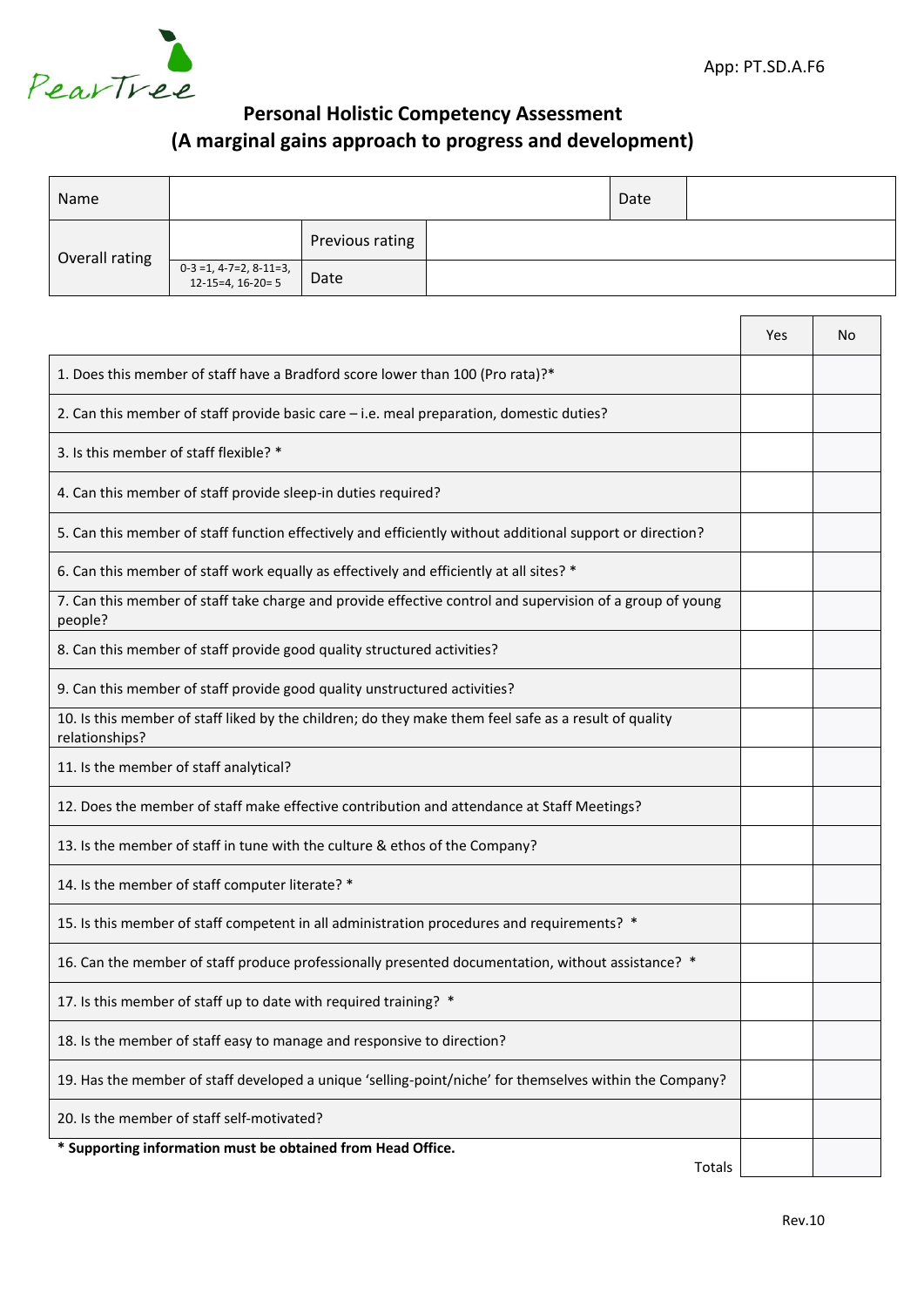# **Evidence and guidance notes**

| 1. Does this member of staff have a Bradford score lower than 100*?                                                                                                                                                                                                      |            |      |            |     |
|--------------------------------------------------------------------------------------------------------------------------------------------------------------------------------------------------------------------------------------------------------------------------|------------|------|------------|-----|
| To be completed by HR office.                                                                                                                                                                                                                                            |            |      |            |     |
| <b>Bradford Score</b>                                                                                                                                                                                                                                                    | Checked by | Date |            |     |
| 2. Can this member of staff provide basic care?                                                                                                                                                                                                                          |            |      |            |     |
| To receive a 'yes' member of staff must answer yes to all of the following. In addition, must do so without<br>instruction.                                                                                                                                              |            |      | <b>Yes</b> | No  |
| Does the member of staff identify health and safety requirements within the home that require attention and<br>action these without prompt?                                                                                                                              |            |      |            |     |
| Can the member of staff dust, polish and clean surfaces?                                                                                                                                                                                                                 |            |      |            |     |
| Can the member of staff vacuum clean?                                                                                                                                                                                                                                    |            |      |            |     |
| Can the member of staff do basic repairs, i.e. unblock vacuum cleaner?                                                                                                                                                                                                   |            |      |            |     |
| Can the member of staff cook more than 5 different meals?                                                                                                                                                                                                                |            |      |            |     |
| Do the children/young people enjoy the meals the member of staff cooks?                                                                                                                                                                                                  |            |      |            |     |
| Can the member of staff complete the requirements of the home? i.e. food shopping                                                                                                                                                                                        |            |      |            |     |
| 3. Is this member of staff flexible?                                                                                                                                                                                                                                     |            |      |            |     |
| Input from head office required to confirm a yes mark.                                                                                                                                                                                                                   |            |      |            |     |
| To receive a 'yes' member of staff must answer yes to all of the following.                                                                                                                                                                                              |            |      | <b>Yes</b> | No  |
| Has the member of staff demonstrated they are flexible to work at all homes?                                                                                                                                                                                             |            |      |            |     |
| Has the member of staff demonstrated that they are able to take children/young people on holiday?                                                                                                                                                                        |            |      |            |     |
| Is the member of staff able to change their shift pattern?                                                                                                                                                                                                               |            |      |            |     |
| Has the member of staff worked overtime or come in early when asked?                                                                                                                                                                                                     |            |      |            |     |
| 4. Can this member of staff provide sleep-in duties required?                                                                                                                                                                                                            |            |      |            |     |
| Member of staff must be able to complete sleep-in duties at all times. Input from head office required to confirm a yes mark.                                                                                                                                            |            |      |            |     |
| 5. Can this member of staff function effectively and efficiently without additional support or direction?                                                                                                                                                                |            |      |            |     |
| To receive a yes member of staff must answer no to all of the following                                                                                                                                                                                                  |            |      | No         | Yes |
| Does the member of staff require regular monitoring to ensure they have said the right things?                                                                                                                                                                           |            |      |            |     |
| Does the member of staff require regular monitoring to ensure they have done the right thing?                                                                                                                                                                            |            |      |            |     |
| Does the member of staff regularly need talking through everyday tasks?                                                                                                                                                                                                  |            |      |            |     |
| Does the member of staff regularly require Duty Manager/House Manger/Managing Director support?                                                                                                                                                                          |            |      |            |     |
| Does the member of staff regularly require Head Office support?                                                                                                                                                                                                          |            |      |            |     |
| 6. Can this member of staff work equally as effectively and efficiently at all sites?                                                                                                                                                                                    |            |      |            |     |
| Male members of staff would not be penalised due to not providing sleep in cover in a girl's house, providing they have the skill<br>tact sensitivity and diplomacy to be effective if placed in that home for support. Members of staff who, for whatever reason, can't |            |      |            |     |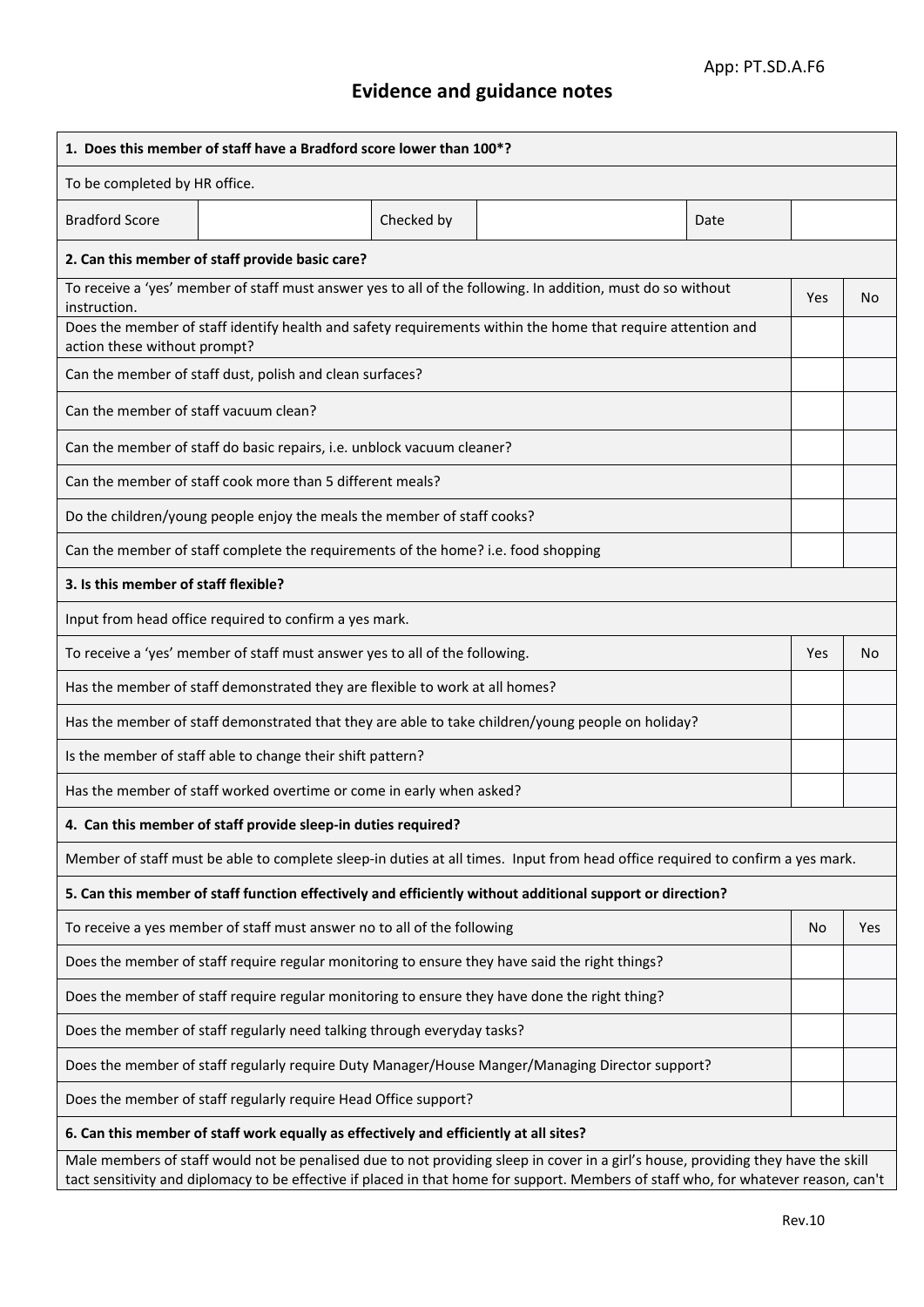#### App: PT.SD.A.F6

| be placed in all homes must be marked no. The only exception would be for reasons of family members or partners working in<br>other homes. Input from head office required to confirm a yes mark. |                                                                                                                   |      |     |    |
|---------------------------------------------------------------------------------------------------------------------------------------------------------------------------------------------------|-------------------------------------------------------------------------------------------------------------------|------|-----|----|
|                                                                                                                                                                                                   | To receive a 'yes' member of staff must answer yes to all of the following.                                       |      | Yes | No |
|                                                                                                                                                                                                   | Can this member of staff work effectively and efficiently at Durham Road?                                         |      |     |    |
|                                                                                                                                                                                                   | Can this member of staff work effectively and efficiently at Clarence Street?                                     |      |     |    |
|                                                                                                                                                                                                   | Can this member of staff work effectively and efficiently at Stanhope Road?                                       |      |     |    |
|                                                                                                                                                                                                   | Can this member of staff work effectively and efficiently at Moorlands Road?                                      |      |     |    |
|                                                                                                                                                                                                   | Can this member of staff work effectively and efficiently at The Crest?                                           |      |     |    |
|                                                                                                                                                                                                   | Can this member of staff work effectively and efficiently at The Manor?                                           |      |     |    |
|                                                                                                                                                                                                   | 7. Can this member of staff take charge and provide effective control and supervision of a group of young people? |      |     |    |
|                                                                                                                                                                                                   | To receive a 'yes' member of staff must answer yes to all of the following.                                       |      | Yes | No |
| Is the member of staff good with children/young people?                                                                                                                                           |                                                                                                                   |      |     |    |
| Does the member of staff demonstrate good presence?                                                                                                                                               |                                                                                                                   |      |     |    |
| Is the member of staff perceptive?                                                                                                                                                                |                                                                                                                   |      |     |    |
| Is the member of staff a good leader?                                                                                                                                                             |                                                                                                                   |      |     |    |
| Is the member of staff a positive role model?                                                                                                                                                     |                                                                                                                   |      |     |    |
|                                                                                                                                                                                                   | Can the member of staff effectively challenge inappropriate beliefs and behaviour?                                |      |     |    |
|                                                                                                                                                                                                   | 8. Can this member of staff provide good quality structured activities?                                           |      |     |    |
|                                                                                                                                                                                                   | To receive a 'yes' member of staff must answer yes to at least two of the following.                              |      | Yes | No |
|                                                                                                                                                                                                   | Does the member of staff complete AQA Unit Awards regularly?                                                      |      |     |    |
| Has the member of staff lead a group during outdoor education?                                                                                                                                    |                                                                                                                   |      |     |    |
| Can the member of staff provide a structured art and craft/ modelling activity, or Health and Social Care AQA Unit<br>award?                                                                      |                                                                                                                   |      |     |    |
|                                                                                                                                                                                                   | 9. Can this member of staff provide good quality unstructured activities?                                         |      |     |    |
|                                                                                                                                                                                                   | To receive a 'yes' member of staff must answer yes to at least four of the following.                             |      | Yes | No |
|                                                                                                                                                                                                   | Can the member of staff find places of interest on a regular basis?                                               |      |     |    |
| Can the member of staff demonstrate effective planning?                                                                                                                                           |                                                                                                                   |      |     |    |
| Is the member of staff spontaneous?                                                                                                                                                               |                                                                                                                   |      |     |    |
| Does this member of staff take children/young people to the pictures?                                                                                                                             |                                                                                                                   |      |     |    |
| Does this member of staff take children/young people to play in the park?                                                                                                                         |                                                                                                                   |      |     |    |
| Does the member of staff demonstrate the ability to research ideas?                                                                                                                               |                                                                                                                   |      |     |    |
| 10. Is this member of staff liked by the children; do they make them feel safe as a result of quality relationships?                                                                              |                                                                                                                   |      |     |    |
| This must be evidence based, member of staff must be able to show ability to nurture young people.                                                                                                |                                                                                                                   |      |     |    |
| Evidence received from                                                                                                                                                                            |                                                                                                                   | Date |     |    |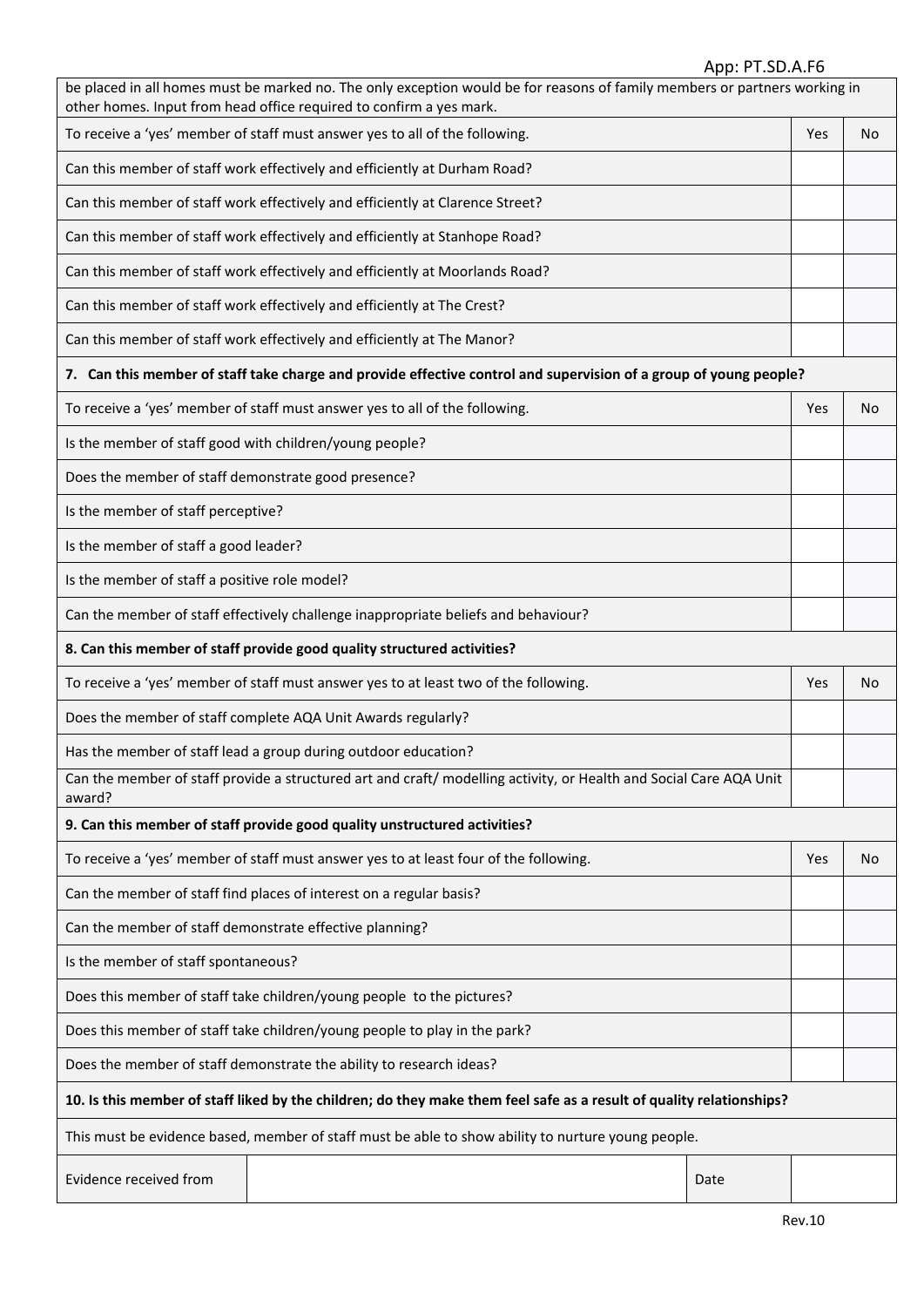| 11. Is the member of staff analytical?                                                                                                                                                                                                                                    |     |     |
|---------------------------------------------------------------------------------------------------------------------------------------------------------------------------------------------------------------------------------------------------------------------------|-----|-----|
| To receive a 'yes' member of staff must answer yes to all of the following.                                                                                                                                                                                               | Yes | No. |
| Can the member of staff look at and read situations to come up with required information that is not<br>immediately apparent?                                                                                                                                             |     |     |
| Can they look beneath the surface to understand how a young person is feeling and identify negative, attention<br>seeking or manipulative behaviour, identify triggers to behaviour?                                                                                      |     |     |
| 12. Does the member of staff make effective contribution and attendance at Staff Meetings?                                                                                                                                                                                |     |     |
| Staff members that attend and contribute towards a discussion to help the house / department manager make decisions is ticked<br>yes. Those that turn up say nothing are to be marked no.                                                                                 |     |     |
| 13. Is the member of staff in tune with the culture & ethos of the Company?                                                                                                                                                                                               |     |     |
| To evidence this mark members of staff must be able to demonstrate nurturing to children and young people and support to<br>colleagues. If the member of staff has been subject to any disciplinary 'action' this must be marked as 'No', regardless of the<br>following. |     |     |
| To achieve a 'yes' mark the member of staff must answer yes to all of the following and a minimum of 8/10 of the<br>below qualities as a regular part of their daily working practice.                                                                                    | Yes | No. |
| Is the member of staff child centred?                                                                                                                                                                                                                                     |     |     |
| Do they believe children come first, that every child has the right to be given a good education and skills towards<br>making a better life?                                                                                                                              |     |     |
| Do they believe they should be allowed to grow up in an environment of quality in terms of fabric and<br>relationships?                                                                                                                                                   |     |     |
| Can they demonstrate an understanding of therapeutic care and education?                                                                                                                                                                                                  |     |     |
| Qualities demonstrated regularly as part of their daily working practice                                                                                                                                                                                                  | Yes | No. |
| Attentiveness                                                                                                                                                                                                                                                             |     |     |
| Put clothing right, not allowing their children/young people to look dishevelled                                                                                                                                                                                          |     |     |
| Reminds children/young people to dress correctly for the weather (wear a coat in cold weather, no fleece in hot<br>weather)                                                                                                                                               |     |     |
| Uses appropriate touch                                                                                                                                                                                                                                                    |     |     |
| Speaks warmly and positively                                                                                                                                                                                                                                              |     |     |
| Makes special meals                                                                                                                                                                                                                                                       |     |     |
| Produces positive information recordings                                                                                                                                                                                                                                  |     |     |
| Takes children and young people away on holiday                                                                                                                                                                                                                           |     |     |
| Provide appropriate and correct support to colleagues and new starters                                                                                                                                                                                                    |     |     |
| Helps children/young people make achievements both certificated and uncertificated                                                                                                                                                                                        |     |     |
| 14. Is the member of staff computer literate?                                                                                                                                                                                                                             |     |     |
| Input from head office required to confirm a yes mark.                                                                                                                                                                                                                    |     |     |
| To receive a 'yes' member of staff must answer yes to all of the following.                                                                                                                                                                                               | Yes | No. |
| Can the member of staff access their Pear Tree email, send and receive emails with attachments?                                                                                                                                                                           |     |     |
| Can the member of staff use the Pear Tree website?                                                                                                                                                                                                                        |     |     |
| Can the member of use Microsoft Office without requiring assistance? This includes attaching photographs and<br>password protecting documents.                                                                                                                            |     |     |
| Can the member of staff use HROnline to apply for holidays/lieu credit and toil?                                                                                                                                                                                          |     |     |

 $\overline{1}$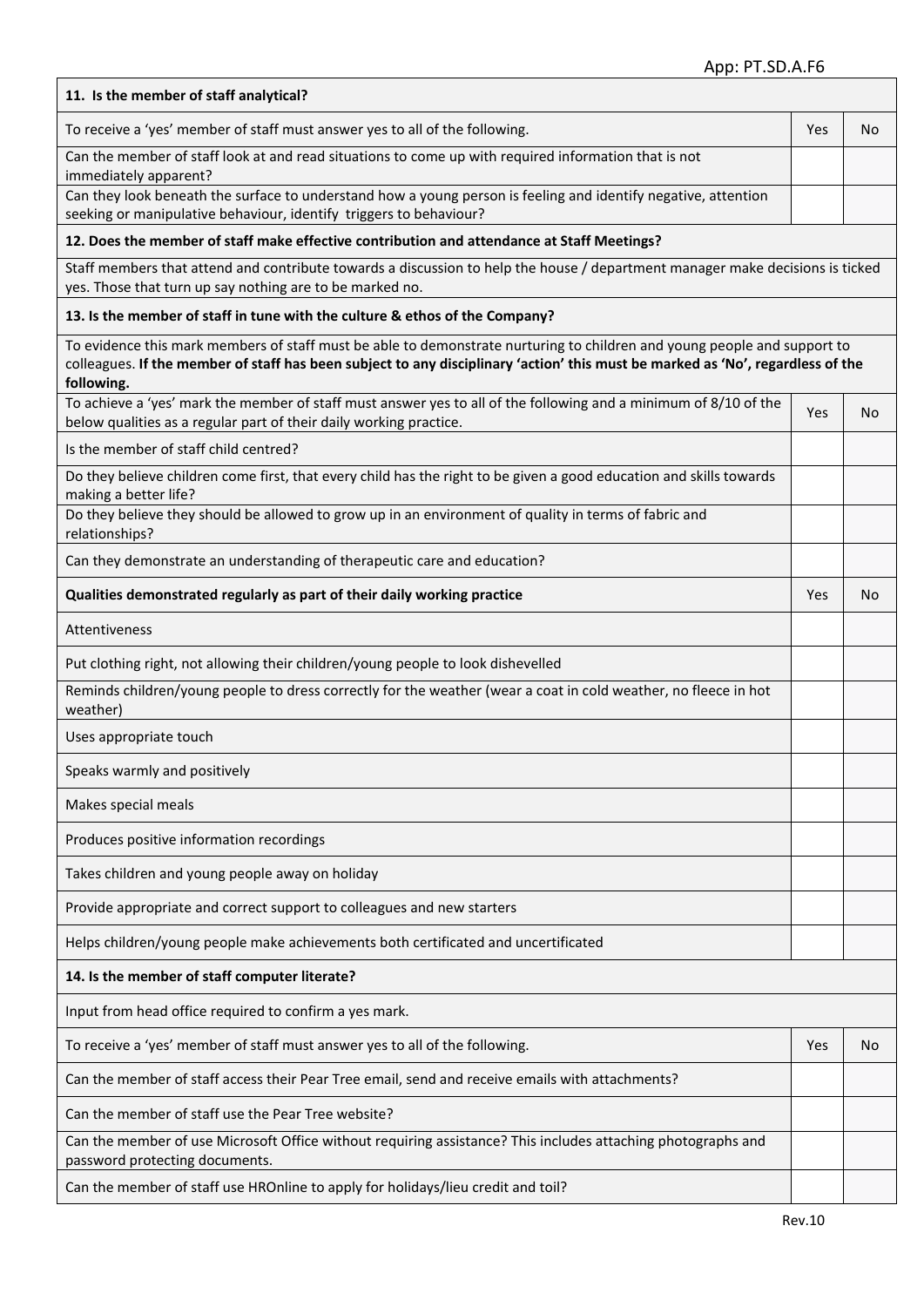#### App: PT.SD.A.F6

| Can the member of staff download photographs from the digital camera/mobile phone to the house computer?                                                                                                                                                                                                                                      |            |     |  |  |
|-----------------------------------------------------------------------------------------------------------------------------------------------------------------------------------------------------------------------------------------------------------------------------------------------------------------------------------------------|------------|-----|--|--|
| 15. Is this member of staff competent in all administration procedures and requirements? *                                                                                                                                                                                                                                                    |            |     |  |  |
| *NB. Using appropriate language. Input from head office is required to confirm a yes mark.                                                                                                                                                                                                                                                    |            |     |  |  |
| To receive a yes member of staff must answer yes to all of the following.                                                                                                                                                                                                                                                                     | <b>Yes</b> | No  |  |  |
| Can the member of staff complete Positive and Important Information Forms?                                                                                                                                                                                                                                                                    |            |     |  |  |
| Can the member of staff complete a child/young person's Individual Risk Assessment?                                                                                                                                                                                                                                                           |            |     |  |  |
| Can the member of staff complete a Specific Activity Risk Assessment?                                                                                                                                                                                                                                                                         |            |     |  |  |
| Can the member of staff complete a child/young person's Care Plan?                                                                                                                                                                                                                                                                            |            |     |  |  |
| Can the member of staff complete/contribute to a child/young person's Looked After Review?                                                                                                                                                                                                                                                    |            |     |  |  |
| Can the member of staff complete key worker session recording?                                                                                                                                                                                                                                                                                |            |     |  |  |
| Can the member of staff input data into the relevant logs and daily recording?                                                                                                                                                                                                                                                                |            |     |  |  |
| 16. Can the member of staff produce professionally presented documentation, without assistance?                                                                                                                                                                                                                                               |            |     |  |  |
| Input from head office required to confirm a yes mark. This mark is only possible if number 11, 14 and 15 are all ticked as yes.                                                                                                                                                                                                              |            |     |  |  |
| To receive a yes member of staff must answer no to all of the following.                                                                                                                                                                                                                                                                      | No         | Yes |  |  |
| Does the member of staff fill out the wrong form, is work returned from the office?                                                                                                                                                                                                                                                           |            |     |  |  |
| Does the member of staff's paperwork need editing?                                                                                                                                                                                                                                                                                            |            |     |  |  |
| 17. Is this member of staff up to date with required training?                                                                                                                                                                                                                                                                                |            |     |  |  |
| If any training is out of date or not evident this would result in a no mark. A yes mark is to be confirmed with HR.                                                                                                                                                                                                                          |            |     |  |  |
| 18. Is the member of staff easy to manage and responsive to direction?                                                                                                                                                                                                                                                                        |            |     |  |  |
| Managers opinion required, but must be evidence based either way.                                                                                                                                                                                                                                                                             |            |     |  |  |
| 19. Has the member of staff developed a unique 'selling-point/niche' for themselves within the Company?                                                                                                                                                                                                                                       |            |     |  |  |
| This is something they have developed, that they become known for and respected. Could be providing a specific activity or a<br>contribution they make that is unique to them, in or out of the home.<br>Unique 'selling-point/niche'                                                                                                         |            |     |  |  |
| To be considered specialised as a homemaker the following criteria must be met in full                                                                                                                                                                                                                                                        | Yes        | No  |  |  |
| Has the member of staff demonstrated hard work and self-motivation with all required domestic duties?                                                                                                                                                                                                                                         |            |     |  |  |
| Is the member of staff able to do basic repairs, including soft furnishings?                                                                                                                                                                                                                                                                  |            |     |  |  |
| Can the member of staff prepare and cook a healthy meal to a high standard every shift, including being able to<br>do special meals on occasions (Including making use of home produce)?                                                                                                                                                      |            |     |  |  |
| Without prompting source items to enhance the environment, i.e. cut flowers, match bedding and soft<br>furnishings?                                                                                                                                                                                                                           |            |     |  |  |
| Does the member of staff maintain household supplies and get best value from housekeeping allowance?                                                                                                                                                                                                                                          |            |     |  |  |
| Is the member of staff warm and welcoming to all staff, young people and visitors?                                                                                                                                                                                                                                                            |            |     |  |  |
| 20. Is the member of staff self-motivated?                                                                                                                                                                                                                                                                                                    |            |     |  |  |
| If left without supervision and support will seek to find tasks or projects that benefit the household or specific children would<br>mean a yes mark. If they would make the most of the chance to slip out and do some personal shopping, watch TV or simply<br>gossip when there are tasks needing to be completed, the answer would be no. |            |     |  |  |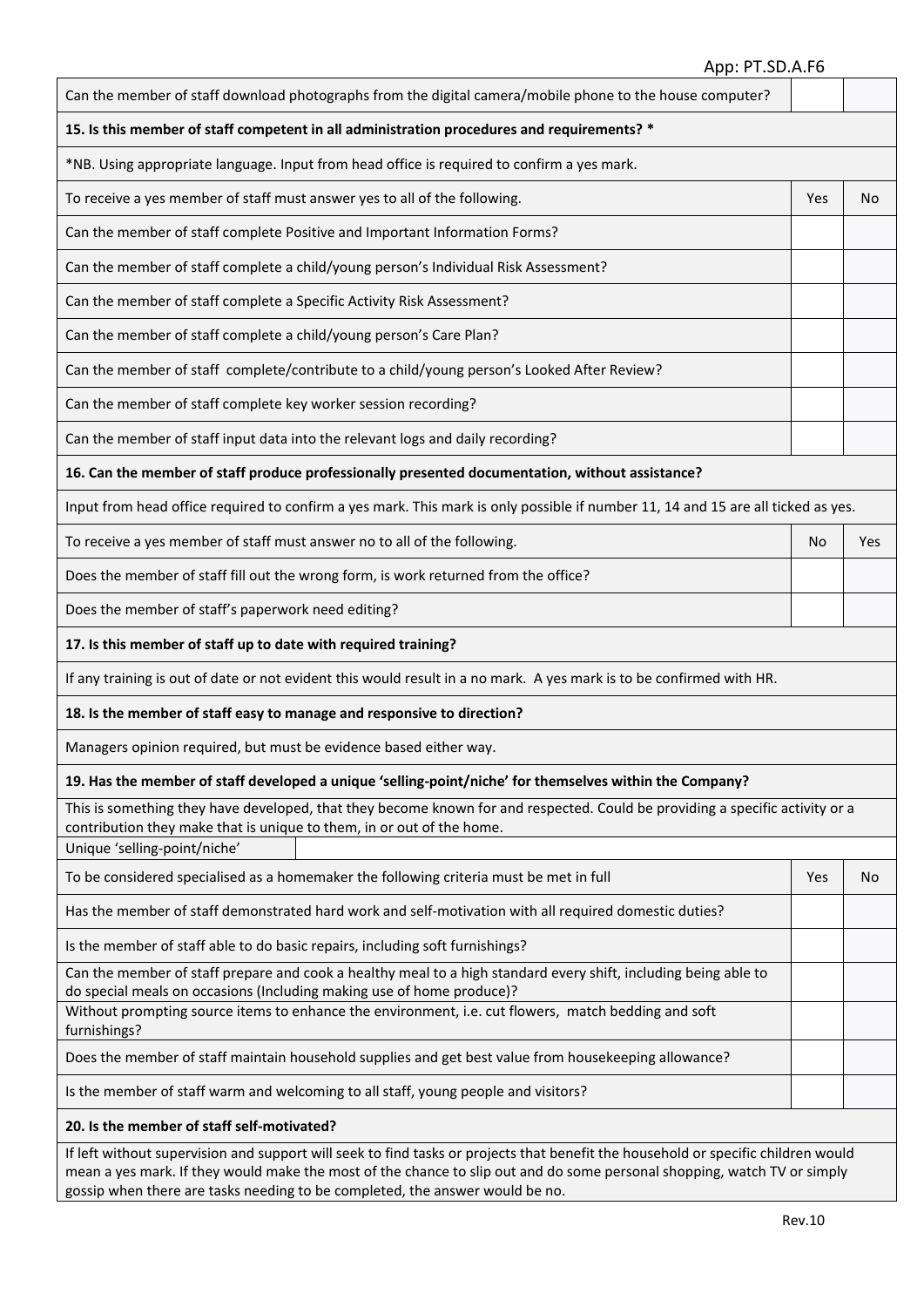#### **Plan for progression**

A bullet point should be used for each shaded area identified and a statement worded as to how progression can be made in that area to achieve a yes mark.

**Member of staff's comments**